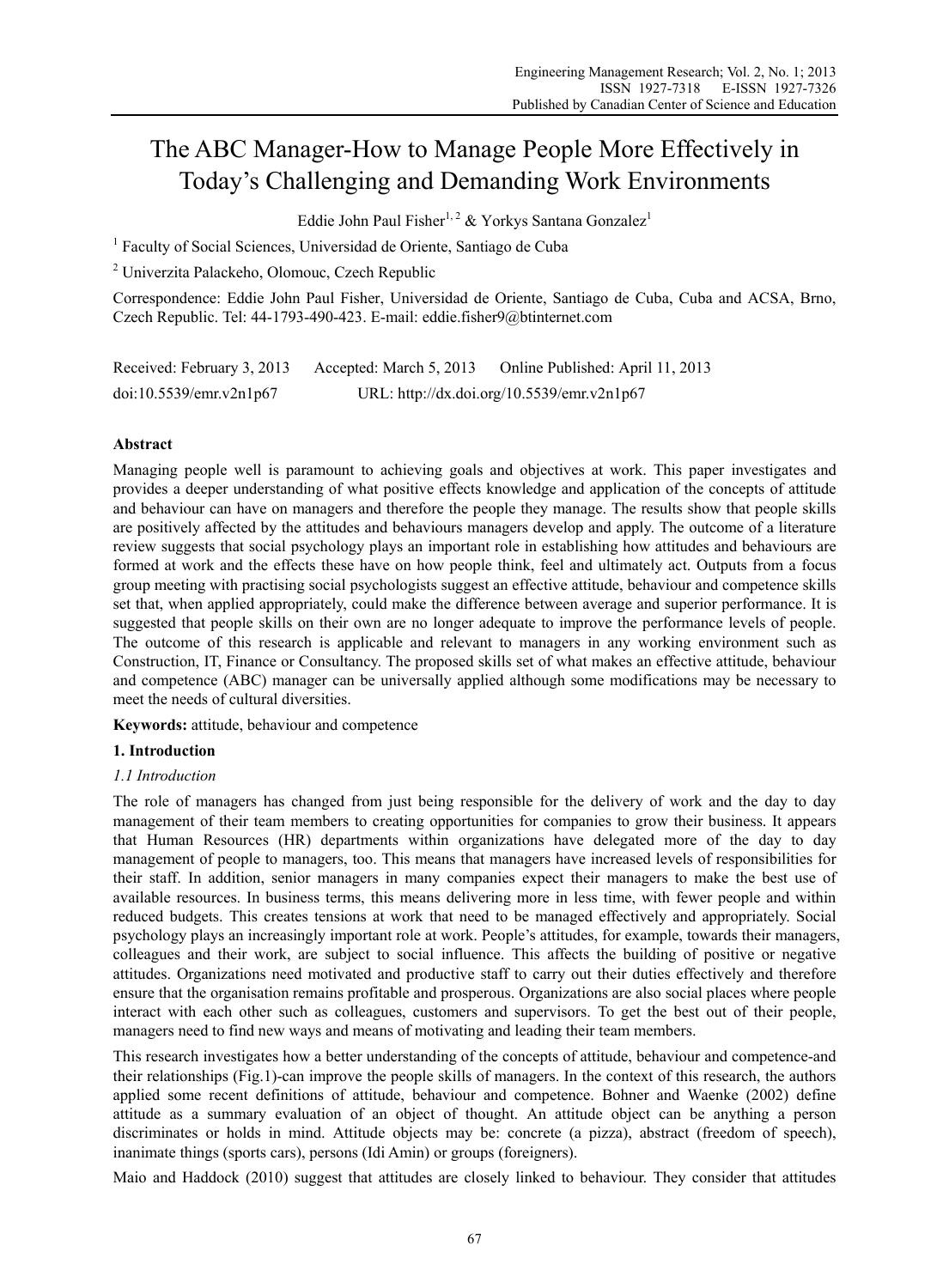should predict behaviour. Behaviour is overt and can be observed. They define behaviour as an activity that covers, for example, how people act in accordance with their values, beliefs and attitudes towards people, things and institutions. The definition of behavioural competences by Gill (2011) is adopted by this research. He defines behavioural competences as the knowledge, skills and personal behaviours and characteristics that are associated with achieving corporate objectives. It appears that these are a popular method for predicting leadership success. The purpose of this research is to analyse and report what makes an effective ABC manager.



Figure1. The Relationship between Attitude, Behaviour and Competence in Work Environments

To fulfil the purpose of this research, a review of relevant recent and classis literature is presented first in the next Section. This forms the theoretical framework of this research and is followed by providing the outputs of a focus group meeting with subject matter experts in social psychology to try and close the knowledge gap considered in Section 1.2.3. The methodological approach is presented next, including details of how the research data has been analysed. The research findings are shown next which is followed by a discussion of what the research found. This is concluded in the final Section which includes this research's limitations and suggestions for future research.

### *1.2 Literature Review*

### 1.2.1 Attitude and Behaviour

Management development has a long history and that of leader development is probably shorter. The importance of both cannot be underestimated (Carmichael et al., 2011). They quote Constable and Mc Cormick (1987) who suggest that there seems to be a relationship between the level of education of managers and leaders and organizational success. There is a growing importance of continued development of managers and leaders due to changes in the external environments in which organizations operate. Globally, managers and leaders have to learn how to work in these changing environments, taking account of diversities within. There appears to be a growing need for the talent pool of managers and leaders to have a changing skills set to manage the increasing diversity of businesses. A fresh set of managing people skills is needed to motivate and drive others to new levels of performance excellence.

Fisher (2011) considers that, based on the outcomes of some research, that there is a lot of scope to improve the people skills of managers. He suggests that this is particularly important in the constantly changing work environments managers operate in both at national and international level. He suggests that people skills such as effective communications, negotiating for results and influencing others are not sufficiently effective unless they are underpinned by appropriate attitudes and behaviours that drive these in an authentic and genuine way. He suggests that right attitudes and right behaviours lead to right competences in people skills managers need to have to motivate and lead people with greater levels of success.

Du Brin (2010) suggests that many scholars and managers alike are convinced that effective leadership is required to meet most organizational challenges. Many organizations recognize that good leaders of people move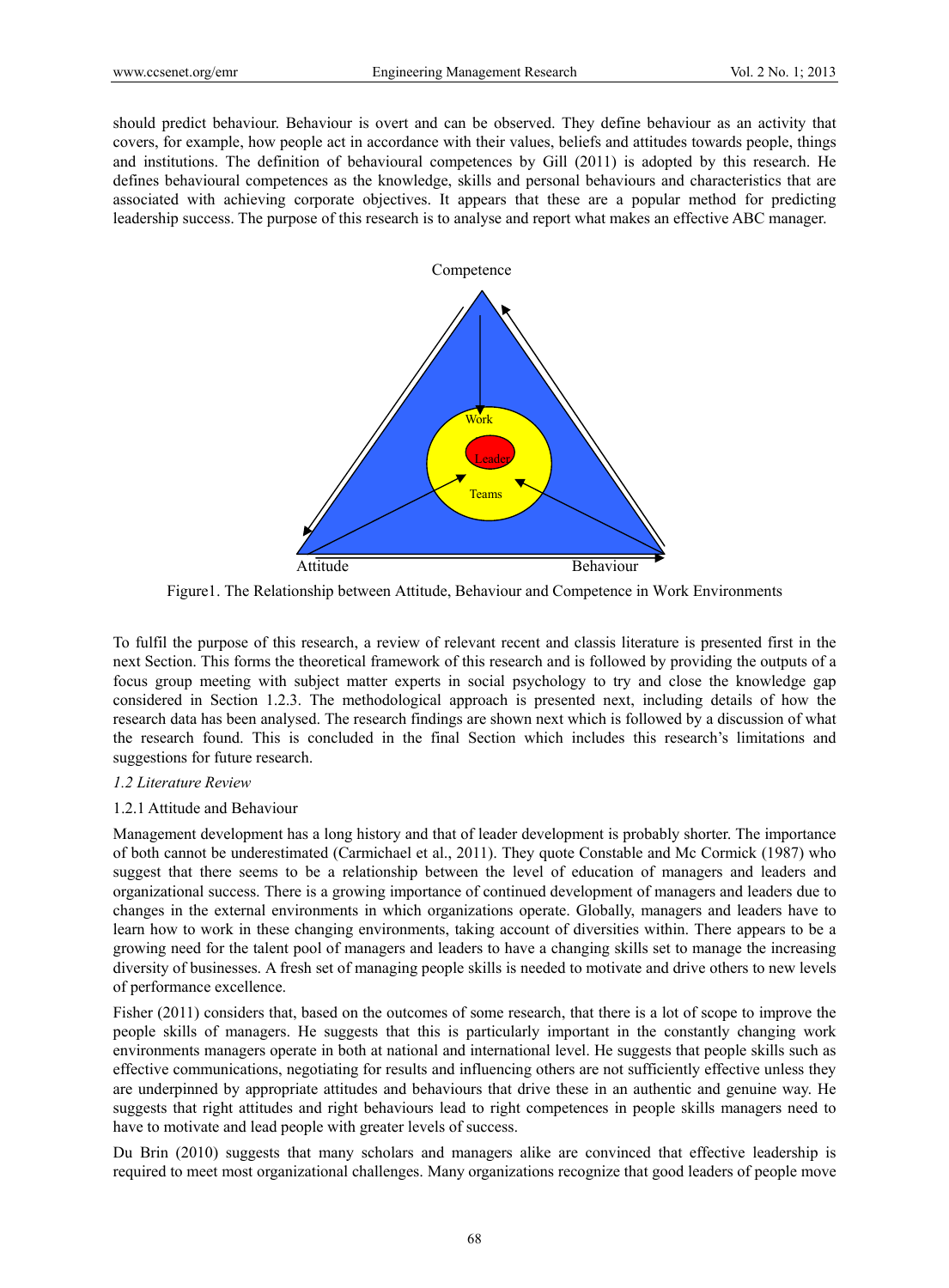up quickly within organizations. As a result, organizations require people with appropriate managing people skills to inspire and influence others at individual level, as well as in teams, task forces and units at all organizational levels. Without effective managers or leaders at all levels within organizations, it is difficult for companies to sustain profitability, productivity and good customer service. In many different ways, researchers and practitioners have demonstrated that effective people management does make a difference. Many curricula in business schools and other fields emphasize the importance of the development of managing people skills. According to Gill (2011) behavioural competences are a popular method for predicting leadership success. In this context he defines competences as the knowledge, skills and personal behaviours and characteristics that are associated with achieving corporate objectives.

It is not necessary to have both managers and leaders (for example, people in separate roles) but managers who are leaders and leaders who are managers-people who can 'do the right thing right'. He suggests that, for example, managers maintain and leaders develop, managers focus on control and leaders inspire trust and managers accept the status quo and leaders challenge the status quo. Maio and Haddock (2010) consider that attitudes influence how people view the world, what people think and what people do. They suggest that differences in valence and strength play an important role in understanding the ways in which attitudes influence how people process information and how they behave. Attitudes can also help people express their values, identify with people they like and protect themselves from negative feedback. They further consider that knowing the primary function of an attitude is important because attempts at attitude change are more likely to be successful when a persuasive appeal matches the function of the attitude. They consider that the research on the attitude concept has continued to flourish. One of the primary themes has been the study of attitude strength.

Some attitudes are held with great strength while others are less strong. A review of some of the literature from the early years of social psychology was considered highly desirable for this research to present the influential findings from this era. Early research conducted by La Piere (1934) suggests that it is not possible to predict future behaviour if an individual's attitude is known. It appears that people do not always behave in a way that is true to their beliefs. What people say and what they do may be different. Fishbein and Ajzen (1975) suggest that behaviour may be more accurately predicted if people know about a person's intentions with respect to behaving in a particular way. The attitude-follow-behaviour principle has some implications for managers. Although they cannot directly control all their feelings, they can influence them by altering their behaviour. If managers are more task-focused than people oriented, they can become more people focused by behaving as if they were-by showing respect for others, actively listening or recognizing what is important to others. It is common to assume that attitude influences behaviour, and that, therefore, a change in attitude automatically leads to a change in behaviour.

Festinger (1964), Abelson (1972) and Wicker (1969) suggest that not all attitudes automatically lead to behaviour changes. They consider that how people feel and talk does not always act as a reliable predictor of people's actions. There is a link between attitude and behaviour but only under certain circumstances. More research may be required to shed further light on the question whether changes in attitude lead to changes in behaviour. In contrast, Gilbert (1978) suggests that the value of what people do is not in their behaviour but in what their behaviour accomplishes, in what achievements and desirable goals their behaviour produces. Accomplishments are worthy outcomes of behaviour. Behaviour in itself is important only insofar as it results in accomplishments. For example, helping others may lead to people becoming more autonomous, engaging in research may lead to the application of new knowledge and listening to new facts may lead to the application of new facts. Much later research conducted by Beer et al. (1990) suggests that there is a consistency (one follows the other as a matter of course) rather than a causal relationship between attitude and behaviour (one causes the other to happen). Their theory states that changes in attitude lead to changes in behaviour. According to this model, change is like a conversion experience. Once people get religion, changes in their behaviour will surely follow. They consider that this theory gets the change process exactly backwards: 'In fact, individual behaviour is shaped powerfully by the organizational roles people play.

The most effective way to change behaviour, therefore, is to put people into a new organizational context, which imposes new roles, responsibilities and relationships on them. This creates a situation that in a sense 'forces' new attitudes and behaviours on people' (Beer et al., 1990). This is an important point managers need to understand. They need to consider the likely consequences for adopting this approach. People may change their attitudes, for example, because they feel they have to. This leads to compliance (short-lived) rather than commitment (long-lived).

1.2.2 Competence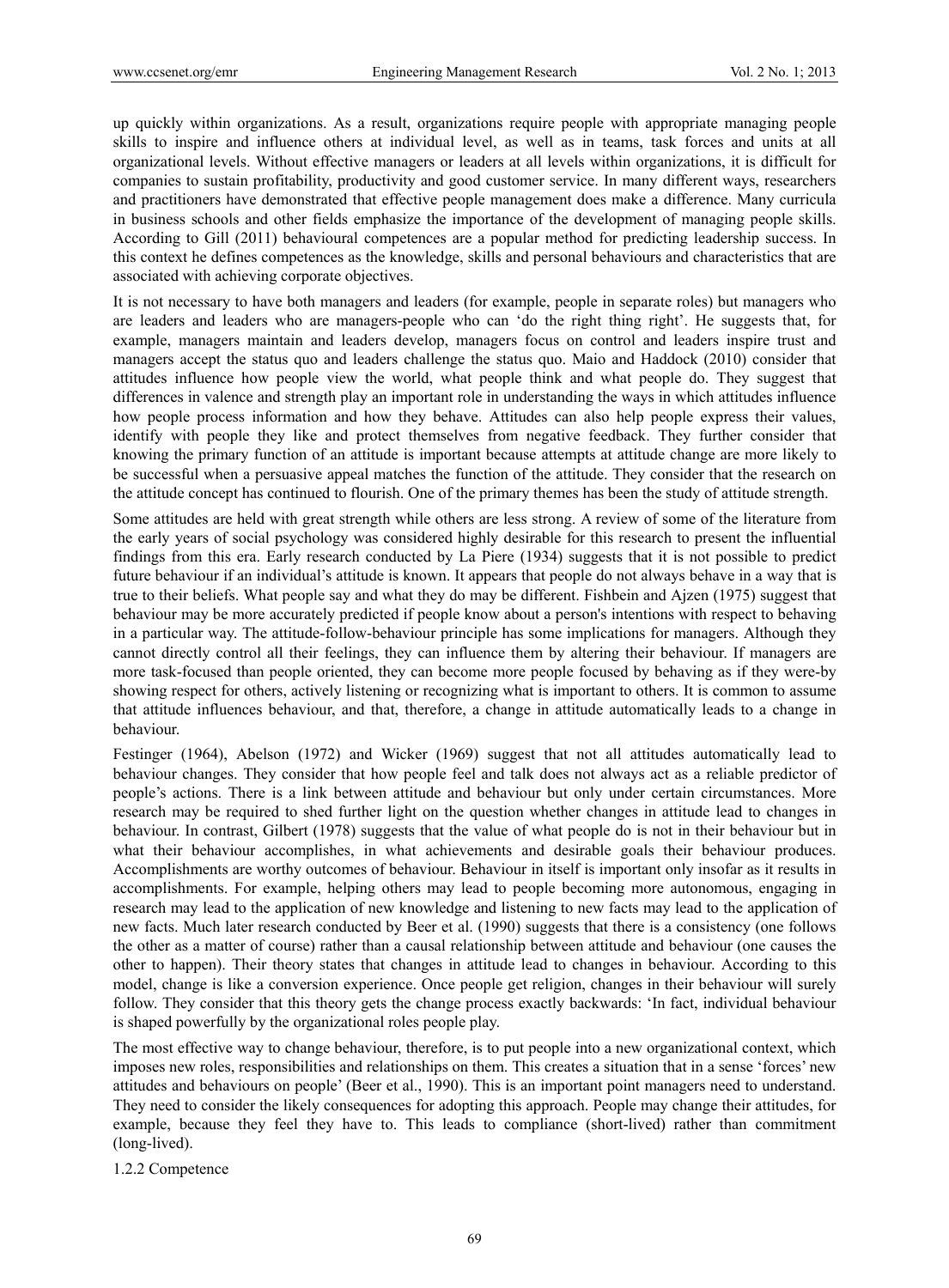Crisp and Turner (2010) consider that someone's competence (skills) levels can be increased by the appropriate application of influence on their attitudes and behaviours. It appears that this makes people 'feel' that they have the necessary skills, and this, in turn, makes them act/react in a certain way. There is some evidence based on research that suggests that even the perception of competence is sufficient to produce certain helping behaviours. Schwartz and David (1976) found that telling someone that they are good at something will ultimately make the person act in accordance with that perception.

Perceiving oneself to be competent in one domain can even lead to that person becoming competent in another unrelated domain. They also came to the conclusion that, for example, allocating participants in a research environment to a leadership position, this increased their perceptions of competence, thus the probability of generating some helping behaviour. Stevenson and Starkweather (2009) suggest that a number of factors such as collapsing budgets, shortening of work deadlines and higher risks of failing to deliver work packages, have driven academics and practitioners to look for sources of work success. Some scholars suggest that tools and techniques are paramount to being successful at work. Others suggest that it is people who make successful work outcomes. Pant and Baroudi (2008), Wateridge (1997) and Wirth (1992) consider that the volume of scholarly commentary on the need of greater emphasis on soft skills in the training and education of managers validates the significance of human factors as a viable focal point for predicting eventual performance improvements. It appears that common sense dictates that a manager's competence is a key factor influencing the eventual outcome of work performance. Managers play an increasingly important role to help people improve themselves, work together to satisfy the needs of others and at the same time greatly improve organizational performance (Zwell, 2000).

The demands of the marketplace mandate cultural changes in areas such as becoming more customer-oriented and becoming more team-focused. To maintain competitiveness and profitability, companies have no choice but to increase their productivity. Managers are expected to get more out of people in terms of productivity and effectiveness. People are not machines and treating them as such will not work well. People have emotional needs, desires and feelings. They want to feel cared about and they have their own motivations. They will not help and support managers to achieve their objectives and those of the organization unless their own wants and needs are satisfied in the process. Zwell (2000) suggests that managers, typically, are poor motivators. To get people to work at their best, managers need to understand what drives them, what they care about and what is important to them. Employees need to be communicated to in ways that address their motivations, concerns and needs and managers need to create a work environment in which those drives and needs are met through performing the job.

He considers that managerial competences are those that determine whether someone will be an excellent manager. He considers that this competence category includes three key managerial functions: managing work packages, supervising people and developing people in order to increase their near-and-long-term contributions to the organization. Effective managers establish direction for the work and the work assignments for team members. They help remove organizational barriers and identify resources to assist them. They deal with and manage any morale problems promptly. They use a variety of approaches to energize and inspire others. By empowering others, managers can help to develop others to grow in responsibility and competence. Effective managers allow others to make mistakes and take risks to learn and grow. They also delegate responsibility to others based on their ability and potential.

It is also important to provide accurate feedback on individual strengths and weaknesses. Good managers also look after the Continued Personal Development (CPD) of team members by helping people to examine the barriers to their growth and development. Zwell (2000) suggests the following comptences as being the ones that make a substantial difference between a superior manager and an ordinary manager in performance level terms: influence, results orientation, initiative, interpersonal awareness, service orientation, integrity and truth, relationship building, analytical thinking, conceptual thinking, information gathering and being well informed how the organization works. He further suggests that competence proficiency is affected by values and beliefs, skills, experience, personality characteristics, motivation, emotional issues and intellectual capabilities.

## 1.2.3 Knowledge Gap

The literature review has revealed that social psychological research does play an important role in everyday working life such as management. Individuals form attitudes about their jobs, the companies they work for and the fairness of everyday work life. This does affect the behaviours of individuals and how they perform at work. The outcome of the literature review has not been conclusive what effects attitudes and behaviours have, in working situations, on what makes a good people manager. It appears that there is a gap between knowing about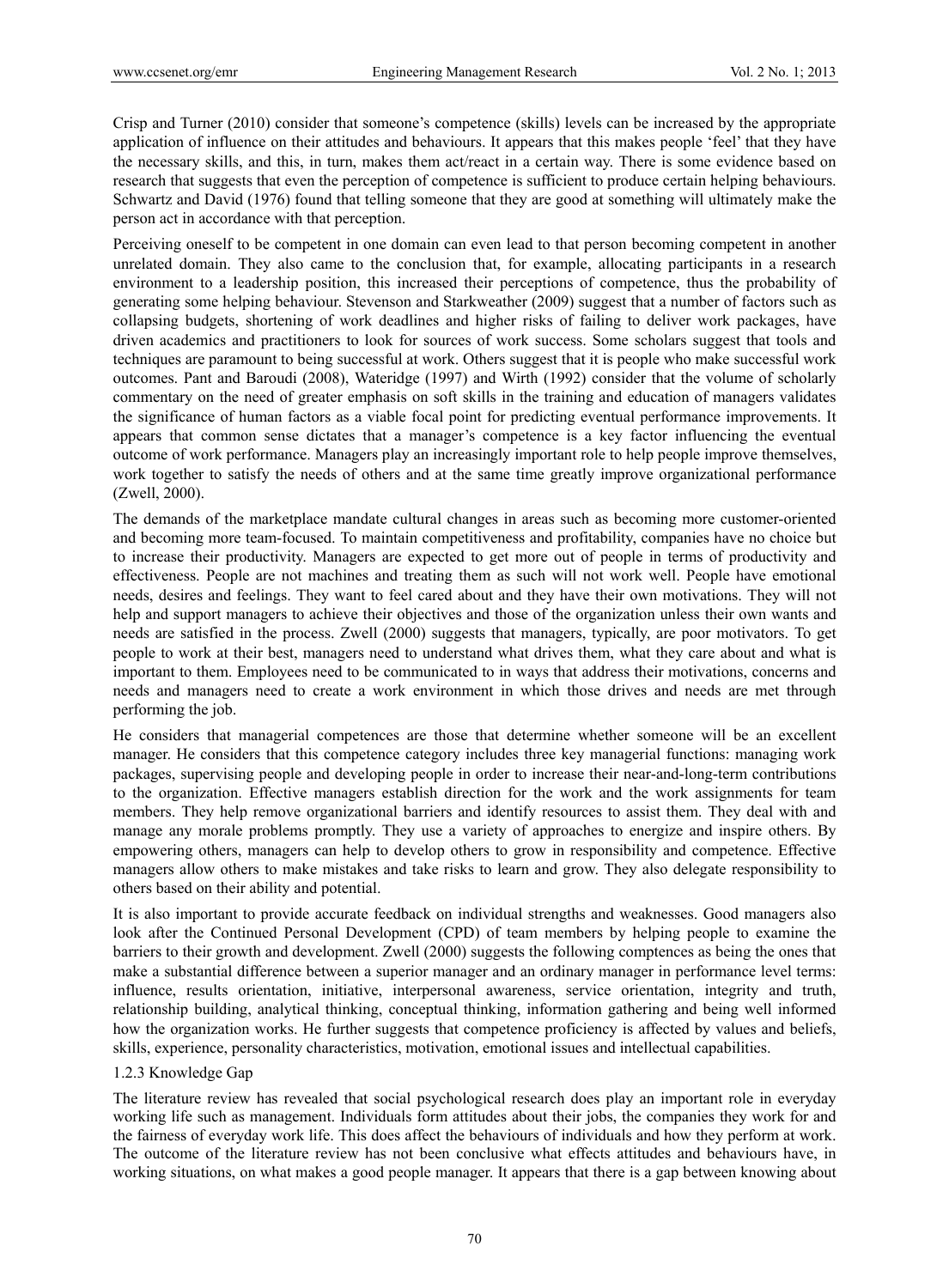attitudes and behaviours and how to apply this knowledge to good effect when developing one's own attitudes and those of team members. The attitudes and behaviours of managers and their team will affect the performance of the whole team (Figure 2). In the case of people, this understanding can also help managers to develop their leadership styles and competences to become a more successful people manager.

According to Hewstone et al. (2008), organizations need motivated and productive employees to carry out their jobs and therefore ensure that the organization remains profitable and prosperous. Individual performance does not necessarily lead to the best possible outcome for the team or the organization as a whole. They suggest that an exclusive focus on individual performance can make everybody worse off because people may be unwilling to help each other, share information and pull together towards a common goal. The outcome of the literature review suggests that workplaces are social places in which individuals act interdependently. It also appears that individuals are affected by groups and vice versa (Allport, 1924). The literature review reveals that it is important for managers to understand how employees develop attitudes and then suggest interpretations accordingly.

For example, if managers know what influences their team members' impressions, they can design the terms of their relationship in a way that fosters positive job attitudes (Hewstone et al., 2008). They consider that practising managers can benefit from basic research and social psychological theories to better understand the social processes in the work place. It is found that work outcomes can be predicted when the well-established concept of social attitudes is extended to job attitudes (Figure 2).



Figure 2. Determinants of job attitudes and how they relate to work outcomes (Hewstone et al., 2008)

## *1.3 Research Scope*

This research tries to verify the following statements:

1. Does knowledge of attitude, behaviour and competence (ABC) prepare managers and leaders better for managing people more effectively?

2. What experience exists that demonstrates that managers and leaders with ABC skills manage people better?

3. Are the skills needed by an ABC manager or leader similar to those needed by other managers and leaders?

4. How can existing managers and leaders better develop their people skills to become an ABC manager or leader?

The following hypotheses were constructed:

H1: Managers and leaders face greater challenges to manage people more effectively due to fundamental changes in organizational work practices and higher customer expectations

H2: Managers and leaders with ABC skills are more likely to get the best out of their people

H3: Managers and leaders with ABC skills are highly likely to move up the career ladder much faster than those without these skills

### **2. Research Methodology**

*2.1 Method*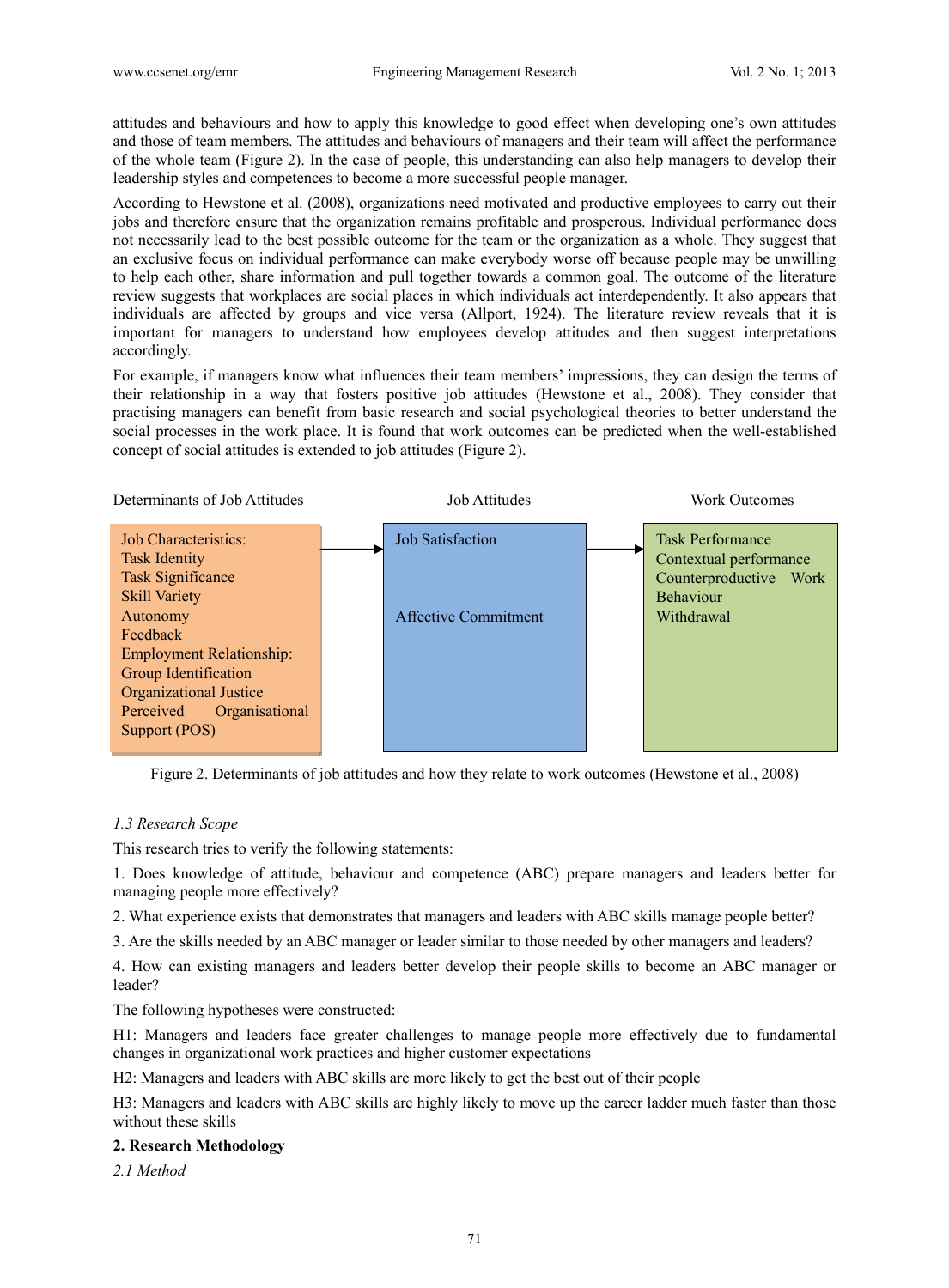To fulfil the considered research purpose of this study and to make a valid and reliable contribution to knowledge that is of value to both academics and practitioners, the researchers considered that a qualitative research approach was appropriate, applicable and defendable for this research. It is important that managers can experience the application of the new knowledge about attitude, behaviour and competence themselves so they can have direct experience of their applications in the real world and to confirm that the research data is appropriate and can be relied upon. The researchers were seeking an understanding based on the world in which they live and work to develop subjective meanings of their experiences. These meanings were directed towards the concepts of attitude, behaviour and competence.

The goal of this research is to rely as much as possible on the participants' views of these concepts. It appears that social psychology is frequently used in scientific disciplines such as business and management but that the practical values of this discipline are not always appreciated and as such not practically applied. The researchers who conducted this research, have between 10 years and 16 years of theoretical and practical experience in social psychology such as theoretical research, practical field work with local communities, teaching at University level and publishing research outcomes at national and international level. One researcher has over 30 years of practical management experience as both a practitioner and academic researcher. This was an attempt to approach a lived experience with a sense of 'newness' to elicit rich and descriptive data.

This process is known as 'bracketing' and involves setting aside one's beliefs, feelings and perceptions so it is possible to be more open or faithful to the phenomenon under investigation (Streubert and Carpenter, 1999).

The first objective of the focus group meeting was to review the outcome of the literature review and confirm whether the research data from the literature review was relevant and admissible as evidence for this research. The second objective was to consider how ABC managers can apply the suggested ABC skills set in a practical way in real life work situations.

Buunk and Van Vugt (2008) suggest that many traditional applied social psychological topics such as conflict, aggression, cooperation in groups and leadership appear to have completely disappeared from the literature. They consider that social psychology is uniquely placed to combine good theory driven research with practical relevance. A literature review and the outcomes of a focus group meeting with psychologists from the University of Olomouc in the Czech Republic provided primary and secondary research data. A number of psychology teachers and psychology Ph.D. students were interviewed during 2012. The interviews were semi-structured. Their ages ranged from 24 years to 28 years and they had between four and ten years of experience. Their practical experience ranged from working in the areas of work and organizational psychology, management, team working and virtual team working, to working with children with mental disorders, alcohol and drug addicts and people suffering from schizophrenia. The participants were asked how they define the concepts of attitude, behaviour and competence based on their own theoretical and practical experiences from the past and the present. The researchers then focused their attention on capturing what the participants considered to be the value to managers to not only know about these concepts but what the likely practical values would be to managers to apply this new knowledge in their work environments. Table 1 is a summary of the research scope that was discussed during the focus group meeting.

The focus group reviewed and checked the findings from the literature review and made final recommendations that would be of practical value to managers.

Table 1. Research scope for the focus group meeting with psychologists

- 1. What is your definition of attitude, behaviour and competence?
- 2. What are the relationships between them?
- 3. Does a change in one lead to a change in the other?
- 4. What is the value to managers to know about these?

### *2.2 Data Analysis*

This research is about how the social psychological concepts of attitude, behaviour and competence, when applied appropriately, can help managers to improve their own and their teams' performances. Dunn (2009) suggests that researchers should consider to ask questions such as 'How do we know some social psychological phenomenon is real?', 'Should we simply trust our senses?', Is the best advice to allow our intuition to guide us?' or 'What do most social psychologists do in order to convince other researchers that their observations are valid, reliable and truly descriptive accounts of some social behaviour?' The examination of the theoretical (literature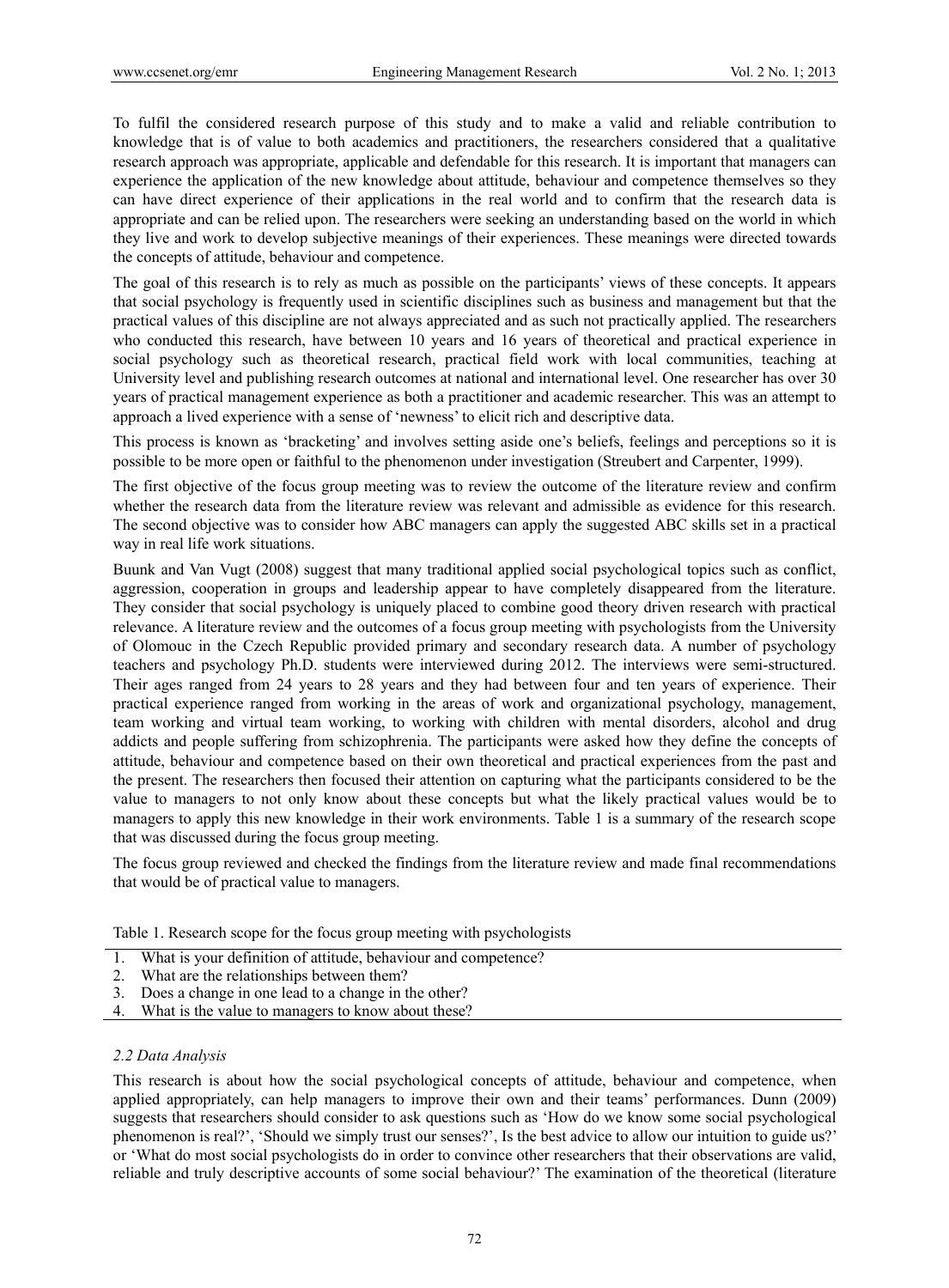review) and empirical data (focus group meeting), looking at both general and specific research data, was highly relevant to fulfilling the research scope (Section 1.3). Practitioners were engaged to gain new knowledge into what they suggested makes a good and solid ABC manager. The practical experiences and subject matter expert knowledge of this group were of paramount importance to the evaluation of the research data and its contributions to the body of knowledge in this field. This group ensured that only valid and reliable data was used to suggest what makes an effective ABC manager. To fulfil the desired outcomes of the research scope, the initial research issues were clearly stated (Section 1.3).Sufficient background information to the research was collected to put the main research issues into context and perspective.

Members of the focus group reviewed and validated that all research data was admissible, relevant to the outcome of the research and obtained from competent and credible sources. All research data was checked for consistency and accuracy. The focus group conducted a critical enquiry to ensure that all research data was consistent, logical and coherent to fulfil the requirements of the research scope. Practitioners make important contributions to knowledge what they propose works well in real life situations, particularly in competitive work environments. Their primary value comes from an ability to bring together theory and practice and demonstrate to managers, for example, why some managing people skills will work in certain work environments and why the same skills will not work well in other work environments or different groups of people.

### **3. Results**

### *3.1 Focus Group Meeting*

A focus group meeting with a number of social psychology subject matter experts from the Univerzita Palackeho Olomouci in the Czech Republic provided some contemporary insights into what makes an effective ABC manager. Attendees were conversant with current best practice in general and line management which was reinforced by the researchers through a short presentation prior to the start of the formal discussion and to set the context for the discussions. This focus group contributed to strengthen the outcomes of the literature review in a number of areas such as definitions for attitude, behaviour and competence and what the relationships are between them (Table 1 shows the full set of the research scope). The focus group confirmed that the research data from the literature review was consistent and admissible. The literature review on its own did not confirm this. The group confirmed, through relevant and appropriate discussions based on their extensive practical experiences, what they suggest makes an effective ABC manager. The focus group members identified that the right attitudes lead to the right behaviours and associated competences.

Applying these is what makes an effective ABC manager. This is crucial. Having knowledge of and developing competences, per se, is no panacea for success. The same applies to attitudes. Managers need to practically use the concepts of attitude, behaviour and competence, then review any impact that invoked changes have on people (including themselves) and then think about whether it will be necessary to adjust these in accordance with, for example, unsuccessful applications. The focus group suggested that managers should review their attitudes, behaviours and competences on a regular basis as this is an important process.

'Attitude is about how people approach work, how they interact and work with people, for example, in today's challenging and demanding work environments' (Marek). 'It is about the value people place on team work and how people value and respect team members' (Jitka). 'But it is also how people approach the general concept of having a manager to work for and how they think this relationship will or needs to work'(Pavol). 'Attitudes are expressed in our opinions about the various aspects of our lives such as sport, smoking, killing people, the environment and acceptable social behaviours '(Klara). 'I think behaviour is how people react to different situations in life' (Pavol). 'Yes, it is what people do. You can think about something but what really matters is what you actually do. It is open or overt and people can see what you can do'(Jitka). 'Behaviour is expressed in our body language. Trained people can find out through the interpretation of our body language if we actually mean/do what we say we would do or mean to do (Marek). 'Competent means being able to do something right such as driving a car or managing work' (Pavol). It is about having a set of skills to do certain or specific tasks such as flying a plane' (Marek). 'I think that competence is a personality trait. It is something that people are born with that allows them to do something well' (Jitka). 'But people are also influenced by others and their environment. This can have a major influence on developing their competence levels to do certain things to a certain level' (Marek). All students suggested that skills or competences are acquired during our lives and that there is a dependency between attitude and competence in that attitude drives the level of competence people can acquire or develop. They considered that competence can be both internal and external to the person concerned. For example, 'it is possible to observe someone's competence by studying their behaviour when they do a certain job' (Pavol). 'Internally, someone's self-esteem can help them to drive to new or higher levels of competence because they believe in their ability to achieve something' (Jitka).

The students suggested that it is possible that attitudes affect behaviour and vice versa. Attitudes are affected by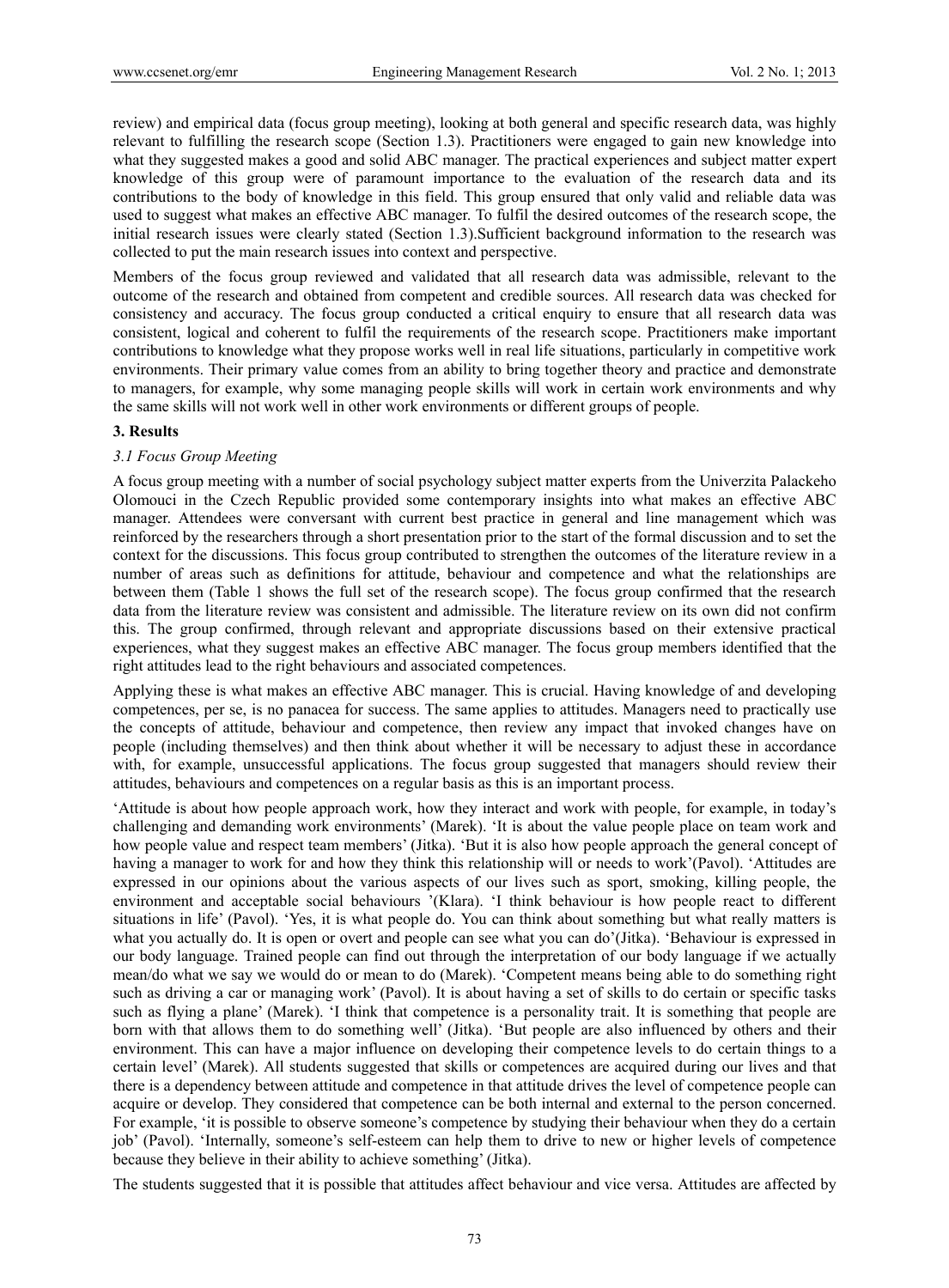the values people place on things. This can drive the associated behaviour(s). Behaviours can be affected, for example, by the food people eat such as chocolate. This affects endorphins (peptide hormones) in the brain that in turn affect emotions. This can affect behaviours that affect attitudes towards certain things. 'Everything influences everything' (Pavol). 'A terrorist, for example, behaves in a way that is consistent with a surreal world where only black or white exists. The real world which consists of black and white, can influence the behaviour of the terrorist thus leading to a change in their attitude towards what they believe in' (Marek). 'Drugs can influence our attitudes. They make us feel good and positive about certain things, leading to changes in our behaviour as a direct result' (Jitka). Members of the focus group suggest that managers need to develop positive or right attitudes in themselves and their team members so that they can achieve higher levels of good performance by being an effective ABC manager. They consider that positive or right attitudes have an influence on behaviour and vice versa: the right attitude leads to the right or desirable behaviour. It appears that the right attitudes and the right behaviours make a major contribution towards the development of associated right competences.

Table 2 is a summary of the application and rankings of the examined ABC skills set. Results from this research suggest that managers who have an ABC skills set, are more likely to manage themselves and their teams more effectively. It appears that there is a direct relationship between the skills set and how its application will contribute to success at work in a number of ways:

- 1. Being able to turn negative attitudes and behaviours of people into positive ones
- 2. Improve the team's ability to execute action taking
- 3. Improve the positive synchronisation of team members' perceptions about the work they do, the manager they work for and the company that employs them
- 4. Build and maintain improved interpersonal relationships with the team
- 5. Foster a working environment where the right attitudes, behaviours and competencies are valued
- 6. Improve the work skills and competence level of each team member
- 7. For managers to improve their own managing people skills

| <b>ABC</b> Set | Application                                                                                                       | Ranking                                     |
|----------------|-------------------------------------------------------------------------------------------------------------------|---------------------------------------------|
| Attitude and   | cannot always be used to predict future<br>Attitude                                                               | Considered important by all*                |
| Behaviour      | behaviour-people do not always behave in accordance with                                                          |                                             |
|                | what they believe in.                                                                                             | Considered highly important by              |
|                | There is a relationship between attitudes and behaviours but                                                      | all. The focus group suggests               |
|                | only under certain circumstances. Sometimes people say one                                                        | that this is an integral part of            |
|                | thing but do something different.                                                                                 | being<br>effective<br>ABC<br>an             |
|                | Behaviour is overt. Changes in behaviour that lead to<br>accomplishments can be observed. People can be judged by | manager *<br>Considered important by<br>all |
|                | what they actually do.                                                                                            |                                             |
|                | Recent research suggests that a change in attitude                                                                |                                             |
|                | automatically leads to a change in behaviour. Changes in work                                                     | Considered important by the                 |
|                | situations 'force' people to change their attitudes and then                                                      | literature review.                          |
|                | their behaviours.                                                                                                 |                                             |
|                | Positive reinforcements are necessary to achieve repeat                                                           |                                             |
|                | behaviours, for example, in similar situations in work<br>environments.                                           | Considered highly important by<br>all $*$   |
|                | Attitudes influence how people view things, what they think                                                       |                                             |
|                | and what they do. Knowledge about the primary function of                                                         | Considered important by all*                |
|                | an attitude is important. A persuasive appeal can help to                                                         |                                             |
|                | change the attitude in question.<br>Positive attitudes have the potential to lead to positive                     | Considered highly important by<br>all. $*$  |
|                | responses or behaviours. Verbal and non-verbal responses are                                                      |                                             |
|                | considered to be observable behaviours.                                                                           |                                             |
| Competence     | Competence levels of, for example, team members can be                                                            | Identified by all as being highly           |
|                | increased by influencing people's attitudes and behaviours.                                                       | important for managers to                   |
|                | This applies to existing and new competences.                                                                     | know about and to act upon *                |
|                | Dimensions of behaviour are relevant to job performance.                                                          | Considered important by<br>all              |
|                | Attitudes affect competence.                                                                                      | $\star$                                     |
|                | Knowledge of what makes an effective ABC manager can                                                              | Considered highly important by              |
|                | help organisations to improve their work delivery capability.                                                     | the focus group members                     |

Table 2. Application and ranking of the examined ABC skills set

**\***Literature review and focus group meeting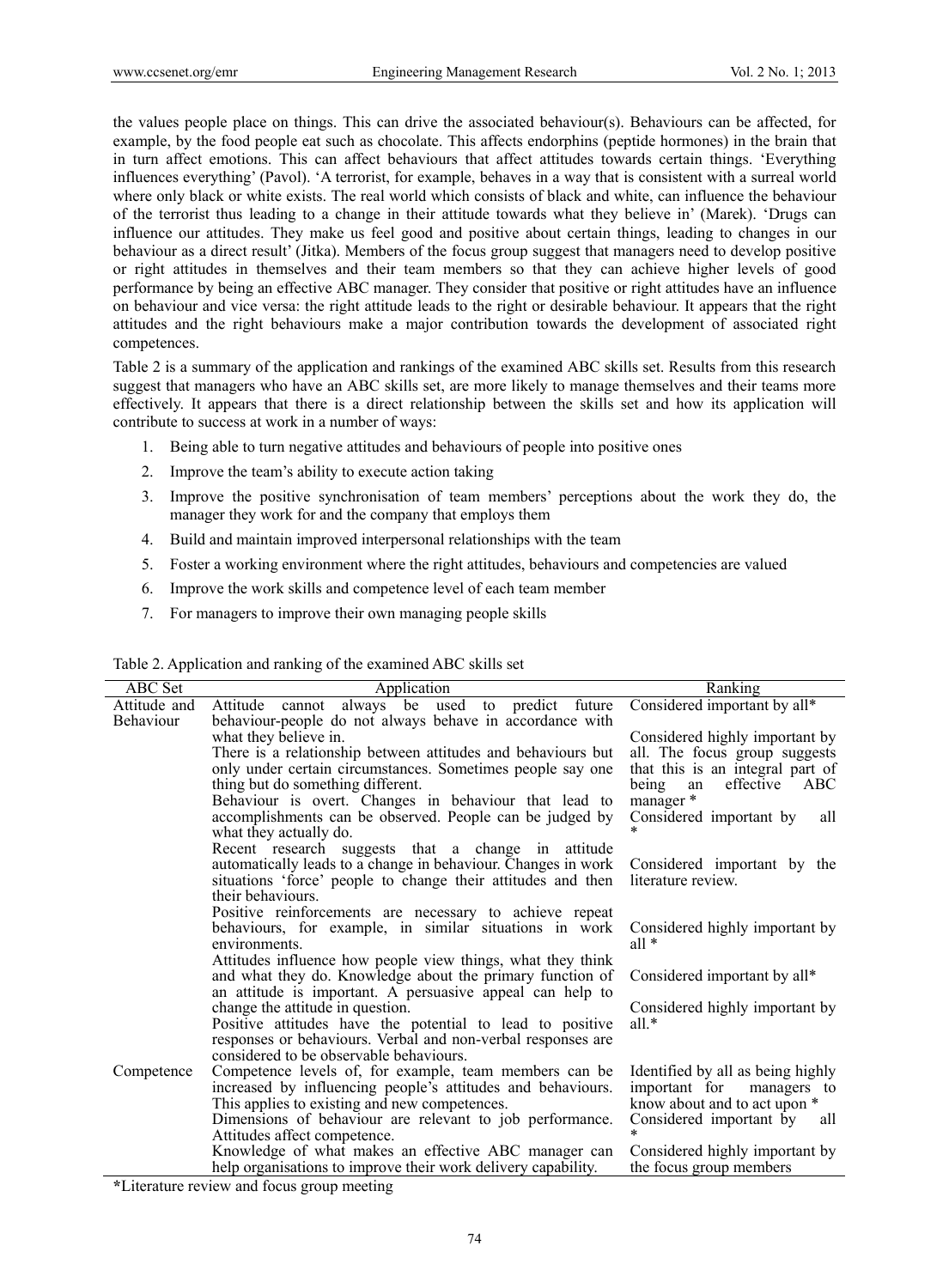#### **4. Discussion**

Contextual performance such as helping team members and the manager is increasing in importance in today's working environments. Employees not only have to deliver their own work but also have to work together as a team to create work environments that foster individual and team performance. Social contexts in working environments affect the thoughts, feelings and behaviours of individuals (Hewstone et al., 2008). This paper suggests how knowledge of the relationships between attitude, behaviour and competence could, if adopted, help managers to improve their own and their team members' performance by managing themselves and their staff more effectively. The result will be increased levels of productivity in today's and tomorrow's fast-paced working environments. The outcome from the literature review and focus group meeting suggests that a positive attitude affects how people feel and think and that this affects their behaviours and competences at work. Managers who adopt a positive attitude towards everything they do, feel or think are more likely to act in accordance with that attitude. The associated behaviours are overt and can be observed by their team members.

This is not sufficient on its own. Managers need to influence their team members to adopt similar positive attitudes and associated behaviours and sell team members the benefits for doing so. Managers need to be the driving force behind this approach. They are ultimately responsible for the work performance levels of their team, both at individual and team level. They need to motivate and encourage team members to follow their lead. Managers need to experience first for themselves how a change in their attitude leads to positive changes in the way they perform at work and how they interact with other people. They can achieve higher levels of performance and commitments to do well within their team members by developing stronger attitudes within them to identify much better with the tasks they need to do and generate higher levels of feelings of their own significance associated with the completion of these tasks.

People will become more autonomous and develop stronger group and organizational identities. This leads to higher levels of motivation and a willingness to do well in everything they do. Support for the manager will also increase and this could lead to a much closer professional working relationships. This will also affect how the other team members work. It is sometimes referred to as the knock-on effect. The individual skills of people are important but the strength of the team depends on how people connect or combine. A well-balanced attitude and associated behaviours improve work performance levels as this creates a synergistic effect of the team. Effective ABC managers can positively influence their own as well as the behaviours of their team members. Working closely with team members opens up opportunities to create higher levels of job satisfaction within the people they manage. This leads to improved levels of job performance which includes affective commitments to do well.

A better understanding of the relationship between attitude and behaviour can contribute to improved levels of competence within people with the result that higher levels of performance develop. It is also possible that counterproductive behaviours can be reduced, provided that managers use this knowledge and understanding effectively. It is important to keep team members motivated to reduce the likelihood of their withdrawal from the work they do due to, for example, a lack of interest or feelings of not belonging to the team.

The outcome of the literature review suggests the theory of what it means to be an ABC manager but it is the knowledge of the practical applications from the participants that has made a significant contribution to bring theory and practice much closer together. Social psychology plays an increasingly important role in working environments such as general and line management.

Its strength lies in its ability to make a difference to both theory and practice in the area of managing people through the appropriate application of the concepts of attitude, behaviour and competence. Knowledge and understanding of the concepts of attitude, behaviour and competence is not a panacea for automatic and unconditional .success. It is a lengthy process managers need to review regularly to observe, for example, the likely impact any changes have on themselves and their team members and then consider what modifications they may have to instigate to make these work more effectively. The three hypotheses of this research are supported by strong evidence from the literature review and the focus group meeting with practitioners (see Table 3 for a summary of the results), namely:

H1: Managers and leaders face greater challenges to manage people more effectively due to fundamental changes in organizational work practices and higher customer expectations. This hypothesis holds true. Greater emphasis will be needed to train managers and leaders in ABC skills.

H2: Managers and leaders with ABC skills are more likely to get the best out of their people. This premise is valid. More emphasis needs to be placed by organizations on the importance of ABC skills so they can develop managers to become superior performing managers.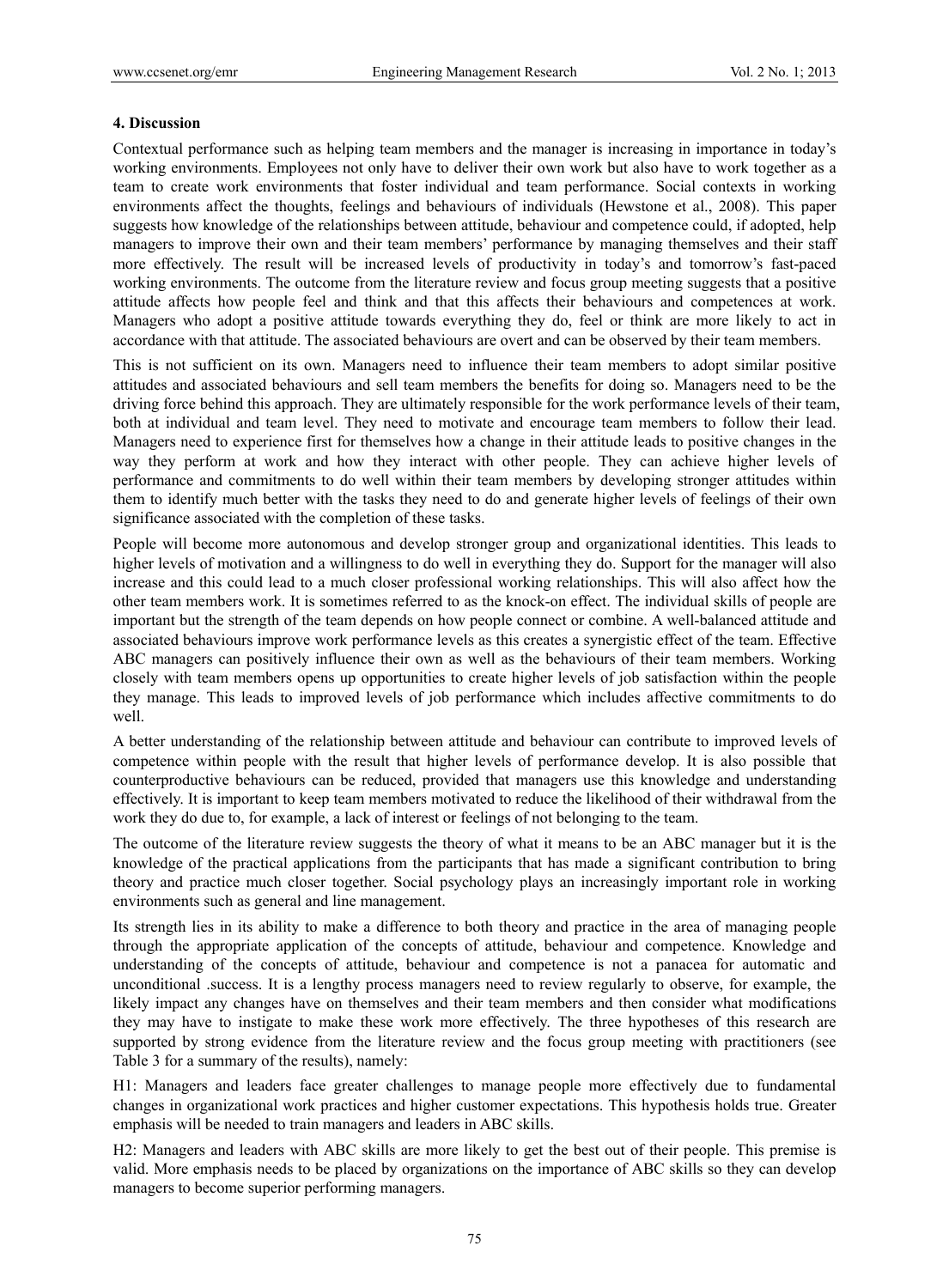H3: Managers and leaders with ABC skills are highly likely to move up the career ladder much faster than those without these skills. This is a valid hypothesis. Managers with ABC skills are worth more to organizations as they can help companies to increase not only performance levels of staff but also to grow the business.

Table 3. Hypotheses and research scope: summary of results

| <b>Hypothesis</b>                                                                                                                                                                                                               | <b>Related Research Question(s)</b>                                                                                                                                                                                                                                                                        | <b>Results</b>                                                                                                                                                                                                                                                                                                                                                                                                                                                     |
|---------------------------------------------------------------------------------------------------------------------------------------------------------------------------------------------------------------------------------|------------------------------------------------------------------------------------------------------------------------------------------------------------------------------------------------------------------------------------------------------------------------------------------------------------|--------------------------------------------------------------------------------------------------------------------------------------------------------------------------------------------------------------------------------------------------------------------------------------------------------------------------------------------------------------------------------------------------------------------------------------------------------------------|
| H1: Managers and leaders<br>face greater challenges to<br>manage<br>people<br>more<br>effectively<br>due<br>to<br>fundamental<br>changes<br>in<br>organizational<br>work<br>practices<br>higher<br>and<br>customer expectations | 1. Does knowledge of the concepts<br>of<br>behaviour<br>attitude.<br>and<br>(ABC)<br>prepare<br>competence<br>managers and leaders better for<br>managing people more effectively?<br>2. What experience exists that<br>demonstrates that managers and<br>leaders with ABC skills manage<br>people better? | The evaluation of the literature was<br>positive but not conclusive to determine<br>the practical applications of the ABC skills<br>set. The focus group concluded that<br>managers who adopt and apply the ABC<br>skills set will make superior contributions<br>to increase productivity at work and will<br>help to grow the business of the company<br>they work for.                                                                                          |
| H2: Managers and leaders<br>with ABC skills are more<br>likely to get the best out of<br>their people                                                                                                                           | 2. What experience exists that<br>demonstrates that managers and<br>leaders with ABC skills manage<br>people better?<br>4. How can existing managers and<br>leaders better develop their people<br>skills to become an ABC manager<br>or leader?                                                           | The literature is positively conclusive and<br>provides valid and reliable evidence that<br>suggests that knowledge and experience of<br>attitudes and behaviours act as enablers<br>for managers to increase the performance<br>levels of their staff at work.                                                                                                                                                                                                    |
| H3: Managers and leaders<br>with ABC skills are highly<br>likely to move up the career<br>ladder much faster than<br>those without these skills                                                                                 | 2. What experience exists<br>that<br>demonstrates that managers and<br>leaders with ABC skills manage<br>people better?<br>3. Are the skills needed by an ABC<br>manager or leader similar to those<br>needed by other managers and<br>leaders?                                                            | The literature is positively conclusive that<br>managers with ABC skills are more likely<br>to become superior performers and thus<br>move up the career ladder much faster<br>than managers without this skills set.<br>Because of the low number of answers<br>from the focus group participants, the<br>focus group contributions do not allow, on<br>their own, to fully determine whether<br>managers with ABC skill sets will get<br>promoted faster or not. |

### **5. Conclusions**

There is no conclusive evidence from the literature review and the insights from the community of practice that, for example, a change in attitude does lead to a change in behaviour in every conceivable situation or circumstance. Knowing about someone's attitude is no panacea for success to predict their likely behaviours-people say one thing and then do something else or people share their intentions to do something and then do something else. Managers need to invest more of their time to understand what attitudes team members hold, for example, towards the work they do, the company they work for, their colleagues and their customers. They need to build effective rapports and relationships with team members by being genuine, open and honest with those who they work and interact with. They need to show an authentic interest and concern for others that are based on true feelings and not constructed or made up feelings.

Managers need have a number of behaviours so they can deal with people in a variety of work situations such as conflicts, grievances or short term high pressure situations in project work environments. Adopting this approach, it is highly likely that managers will get much more closely to finding out what the true attitudes of people are and why they hold these. It is then possible for managers to develop improvement plans how to positively influence, for example, those attitudes and associated behaviours of people that are highly desirable to be changed. It is of practical value for managers to understand that attitudes influence how people think, what they value and how they view the world. It appears that there is a positive relationship between attitudes and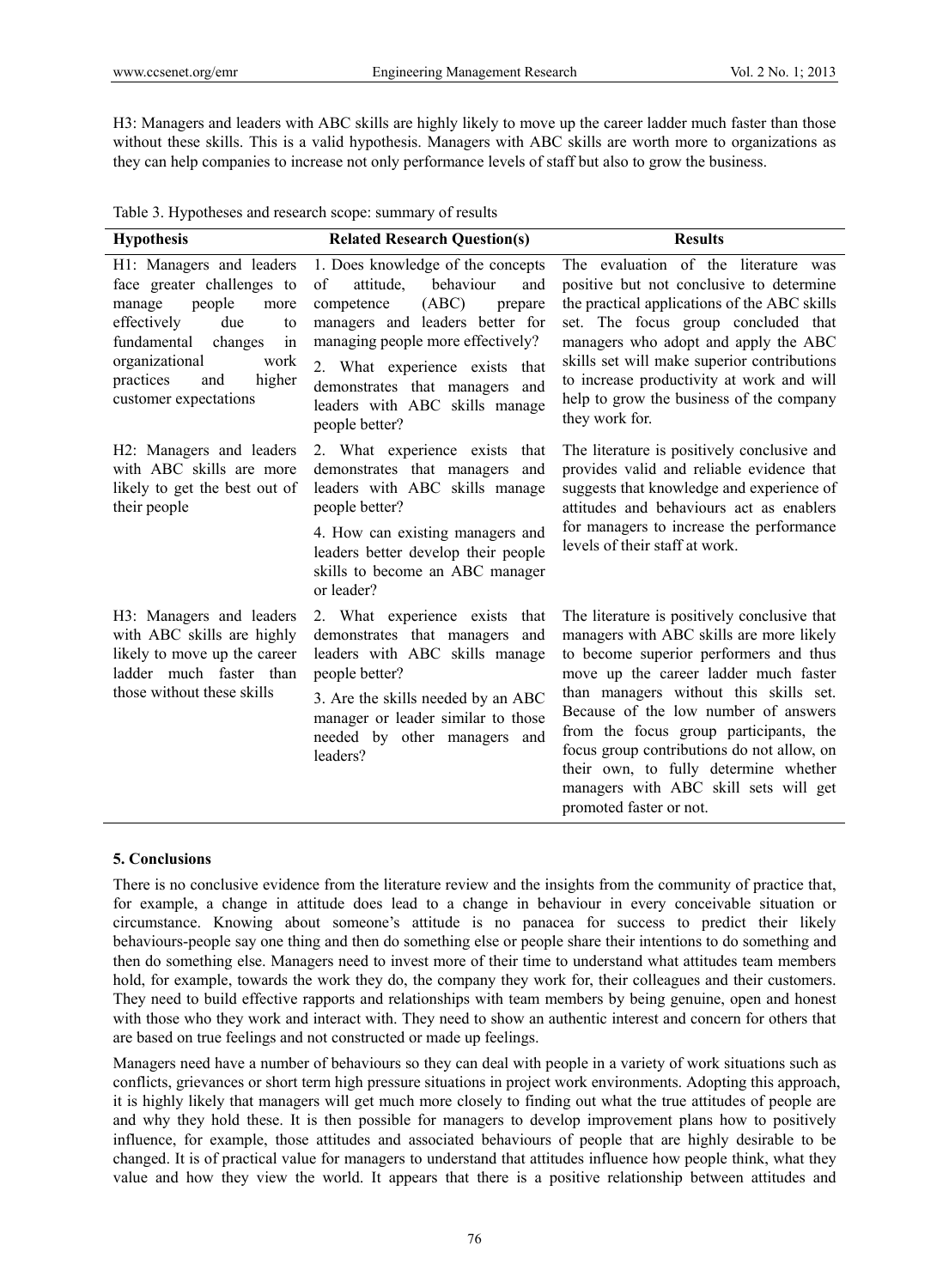behaviours and how levels of someone's competence can be increased through positive influences on these. This research further suggests that behaviour in itself is not so important but what the behaviour actually achieves is very important.

This paper suggests what the skills of an effective ABC manager are. The literature review provided valuable knowledge what was already known about attitude, behaviour and competence and to consider how this could be used more effectively by managers to improve their own, individual and team performance at work The adoption of the ABC skills set suggested by this paper acts as a catalyst to help managers understand better the relationships between attitude and behaviour and the potential effect this can have on the development of appropriate competences at both personal and team member level. The practical application of this skills set makes a substantial difference how managers manage themselves and their team members. When applied appropriately, it is possible to develop higher levels of self-confidence, interpersonal skills, interactions with team members and a more focused and results oriented team. It is considered that the adoption of the new ABC skills set will guide managers to manage so-called 'I or we cannot do this' attitudes and associated behaviours. It will be possible for managers to turn negative and inappropriate attitudes, their own and those of their team members, into positive attitudes such as 'I or we will find another way to resolve this work issue'.

The research was limited to a small number of psychology Ph.D. students and psychology teachers from the faculty of Psychology at the Univerzita Palackeho Olomouci in the Czech Republic. Insights and subject matter knowledge from a larger sample of students and their teachers of other Universities, including those in other countries, would have provided richer and diverse research data to address the research scope in more depth and universally.

This research was influenced by and conducted in accordance with previous research by Fisher (2011). It is confirmed that the research scope from Section 1.3 has been answered and that all three hypotheses hold true and are valid in the context of this research.

### **References**

- Abelson, R. (1972). *Are attitudes necessary?*. In T. King, & E. Mc Ginnies (Eds.), *Attitudes, Conflict and Social Change* (Vol. 13, p. 130). New York; Academic Press.
- Allport, G. W. (1924). *Social Psychology*. Cambridge: MA: Riverside Press.
- Beer, M., Eisenstat, R., & Spector, B. (1990). *Why change programs don't produce change*. Harvard Business Review, November-December.
- Bohner, G., &Waenke, M. (2002). *Attitudes and Attitude Change*. Psychology Press Ltd.
- Buunk, A. B., & Van Vugt, M. (2008). *Applying Social Psychology-From Problems to Solutions*. Sage Publications Ltd.
- Carmichael, J., Collins, C., Emsell, P., & Haydon, J. (2011). *Leadership & Management Development*. Oxford University Press.
- Constable, J., & Mc Cormick, R. (1987). *The Making of British Managers*. London: British Institute of Management and Confederation of British Industry.
- Crisp, R. J., & Turner, R. N. (2010). *Essential Social Psychology* (2nd ed.). Sage Publications Ltd.
- Du Brin, A. J. (2010). *Principles of Leadership* (6th ed.). Cengage Learning.
- Dunn, D. S. (2009). *Research Methods for Social Psychology*. Wiley-Blackwell.
- Festinger, L. (Ed.) (1964). *Conflict, Decision and Dissonance* (Vol. 13, p. 78). Stanford: Stanford University Press.
- Fishbein, M., & Ajzen, L. (1975). *Belief, attitude, intention and behavior*. Reading, MA: Addison-Wesley.
- Fisher, E. J. P. (2011). What practitioners consider to be the skills and behaviours of an effective people project manager. *International Journal of Project Management, 29,* 994-1002. http://dx.doi.org/10.1016/j.ijproman.2010.09.002
- Gilbert, T. (1978). *The behavior engineering model*. In T. Gilbert (Ed.), *Human competence: Engineering worthy performance* (pp. 73-105). New York: McGraw-Hill.
- Gill, R. (2011). *Theory and Practice of Leadership* (2nd ed.). Sage.
- Hewstone, M., Stroebe, W., & Jonas, K. (2008). *Introduction To Social Psychology-A European Perspective* (4th ed.). BPS Textbooks, BPS Blackwell.